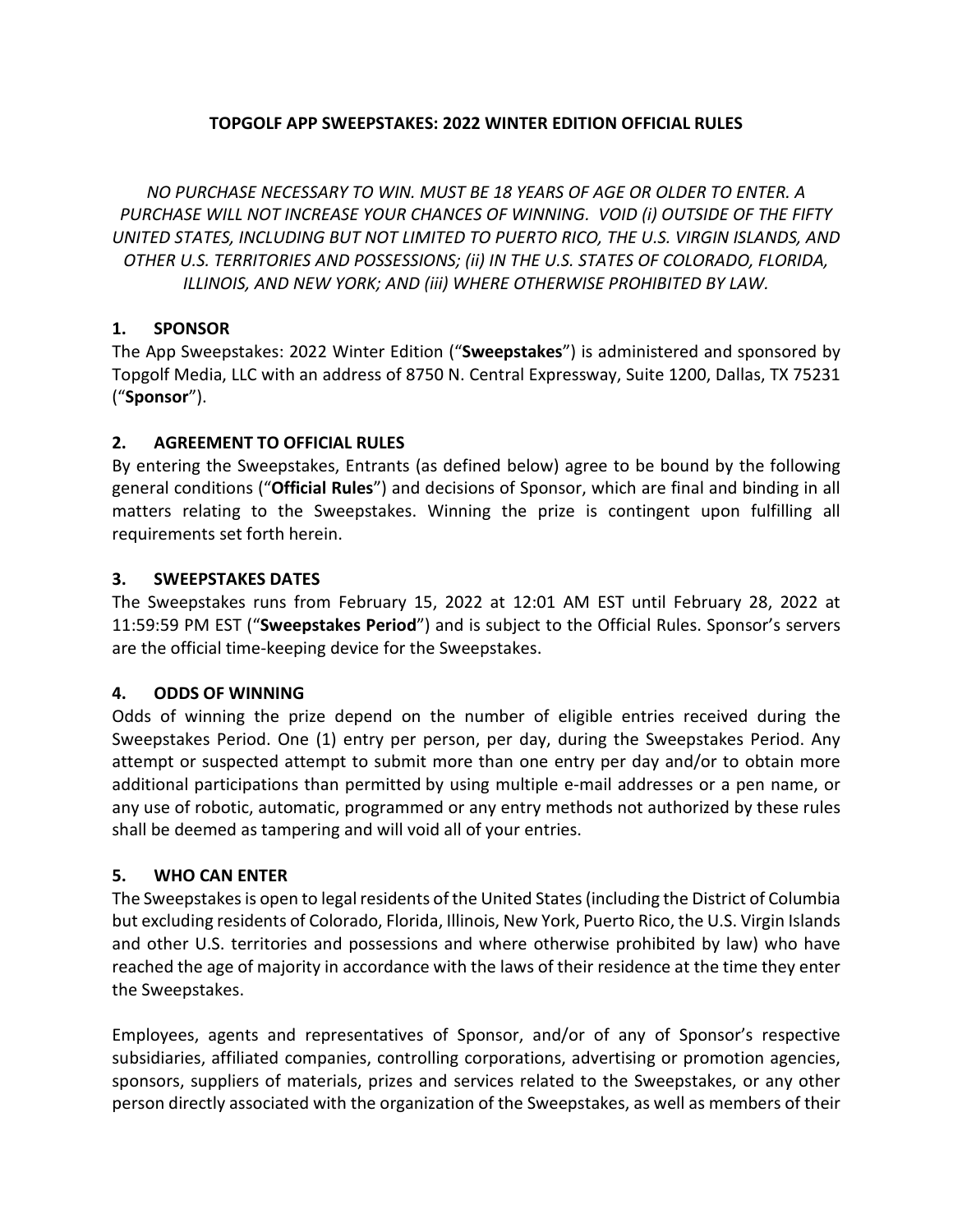immediate families (father, mother, brothers, sisters, children), their legal or common law spouse, and any persons residing with these employees, representatives and agents are not eligible to participate.

## **6. HOW TO ENTER**

NO PURCHASE NECESSARY. There are two (2) ways to enter the Sweepstakes ("**Entry Methods**").

**Method A: Topgolf In-App Sweepstakes Entry Card ("Method A")**: Topgolf Members can log in to the Topgolf App from a smart phone device and the App will direct the user toward the Sweepstakes entry card. If the user is not already a Topgolf Member, then registration will be required to enter using the In-App Entry Card. Registration can be done via the App or at any Topgolf venue. The registration form will require first name, last name, email address, telephone number and mailing address.

**Method B: Mail-In Sweepstakes Entry Card ("Method B")**: In order to enter by mail, hand print on a 3 x 5" card your first name, last name, email address, telephone number, and mailing address. Send the completed card to: Topgolf Media, LLC, 8750 N. Central Expressway, Suite 1200, Dallas Texas, 75231. Entries submitted via mail must be postmarked by February 24, 2021 and received by February 28, 2021. No copies, facsimiles or mechanical reproductions of requests will be accepted.

By entering this Sweepstakes through either Method, you agree that you have read and understand these Official Rules. All participants who have duly completed and submitted their Entry Methods shall be referred to collectively as the "**Entrants**" or individually as an "**Entrant**". For the purpose of these Official Rules, the Entrant is the person whose name appears on the Topgolf Membership registration if entered through Method A, and, in case of confusion, who is the authorized account holder of the e-mail address indicated in the registration. The Entrant is the person whose name appears on completed the 3 x 5" card if entered through Method B.

### **7. LIMIT ON THE NUMBER OF ENTRIES**

Limit one (1) Sweepstakes entry per person, per day.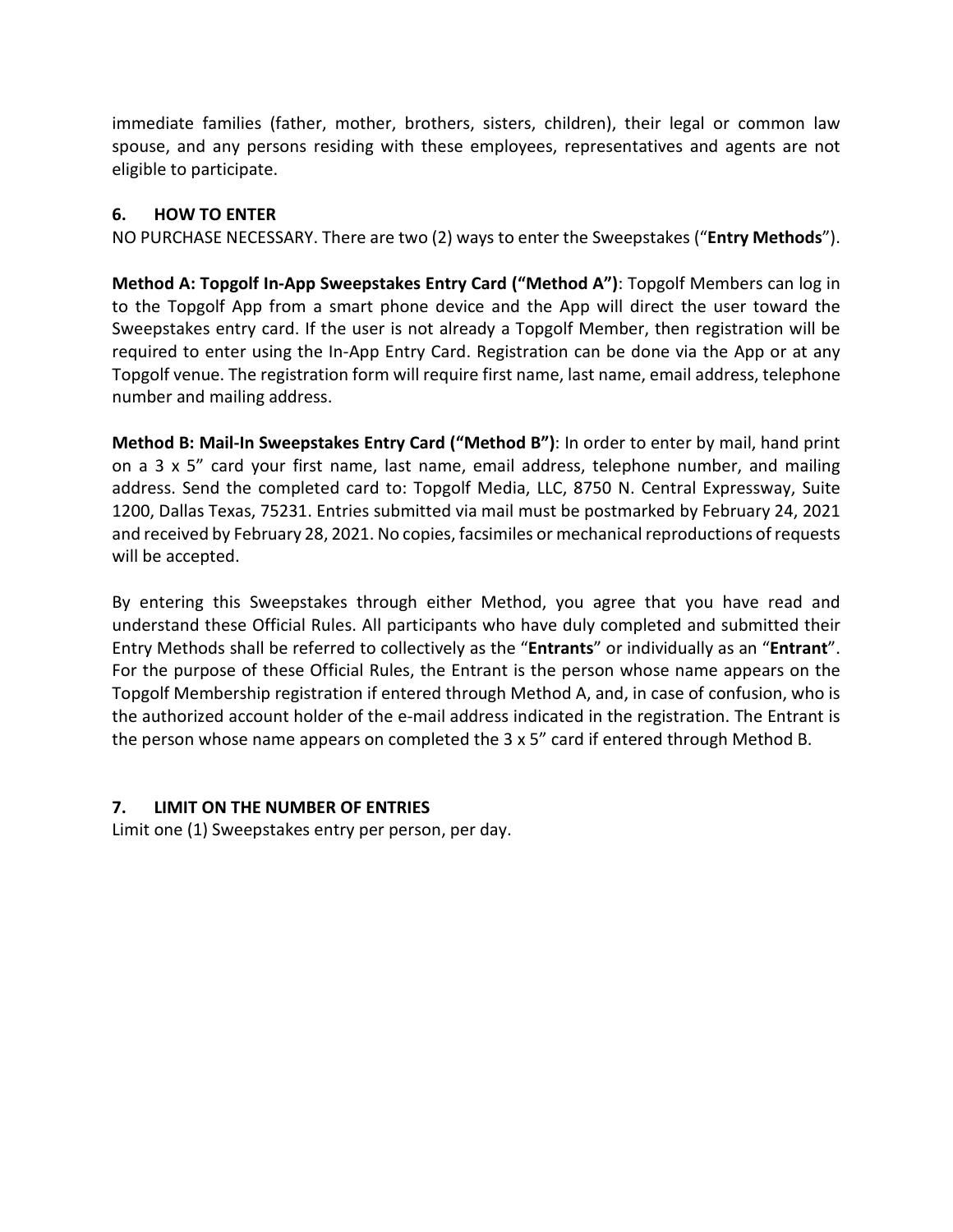## **8. PRIZE**

100,000 prizes will be awarded across all Entrants, regardless of how the Entrants entered the Sweepstakes. The prizes that can be awarded are as follows: (a) free hour of Topgolf Game Play, (b) Buy-One-Get-One ("BOGO") hour of Topgolf Game Play, (c) \$15.00 off Topgolf Game Play, (d) \$10.00 off Topgolf Game Play, and (e) 15% off Topgolf Game Play. Approximate retail value will vary on the jurisdiction of the Entrant:

| <b>State</b>   | <b>Total ARV</b> |
|----------------|------------------|
| AL             | \$1,385,000.00   |
| AR             | \$1,350,500.00   |
| AZ             | \$1,442,500.00   |
| CA             | \$1,500,000.00   |
| GA             | \$1,408,000.00   |
| IN             | \$1,385,000.00   |
| KS             | \$1,385,000.00   |
| LA             | \$1,385,000.00   |
| MD             | \$1,408,000.00   |
| MI             | \$1,385,000.00   |
| MN             | \$1,408,000.00   |
| M <sub>O</sub> | \$1,385,000.00   |
| <b>NC</b>      | \$1,385,000.00   |
| <b>NE</b>      | \$1,350,500.00   |
| <b>NJ</b>      | \$1,442,500.00   |
| <b>NM</b>      | \$1,350,500.00   |
| <b>NV</b>      | \$1,902,500.00   |
| OН             | \$1,408,000.00   |
| OK             | \$1,350,500.00   |
| OR             | \$1,385,000.00   |
| PA             | \$1,385,000.00   |
| SC             | \$1,385,000.00   |
| <b>TN</b>      | \$1,442,500.00   |
| TX             | \$1,385,000.00   |
| UT             | \$1,385,000.00   |
| VA             | \$1,408,000.00   |

# **9. CONDITIONS APPLICABLE TO PRIZE**

The following conditions apply to the Prize:

- 1) Any Prize must be redeemed within thirty (30) days of the end of the Sweepstakes. Prizes will not be valid beginning the  $31<sup>st</sup>$  day after the last day of the Sweepstakes.
- 2) All Prizes with the exception of free Game Play will require additional payment by the Winner. This includes, but is not limited to: purchasing one (1) Game Play in order to redeem a BOGO game and/or the difference between the approximate retail value of Game Play minus a \$15.00, \$10.00, or 15% off Game Play Prize.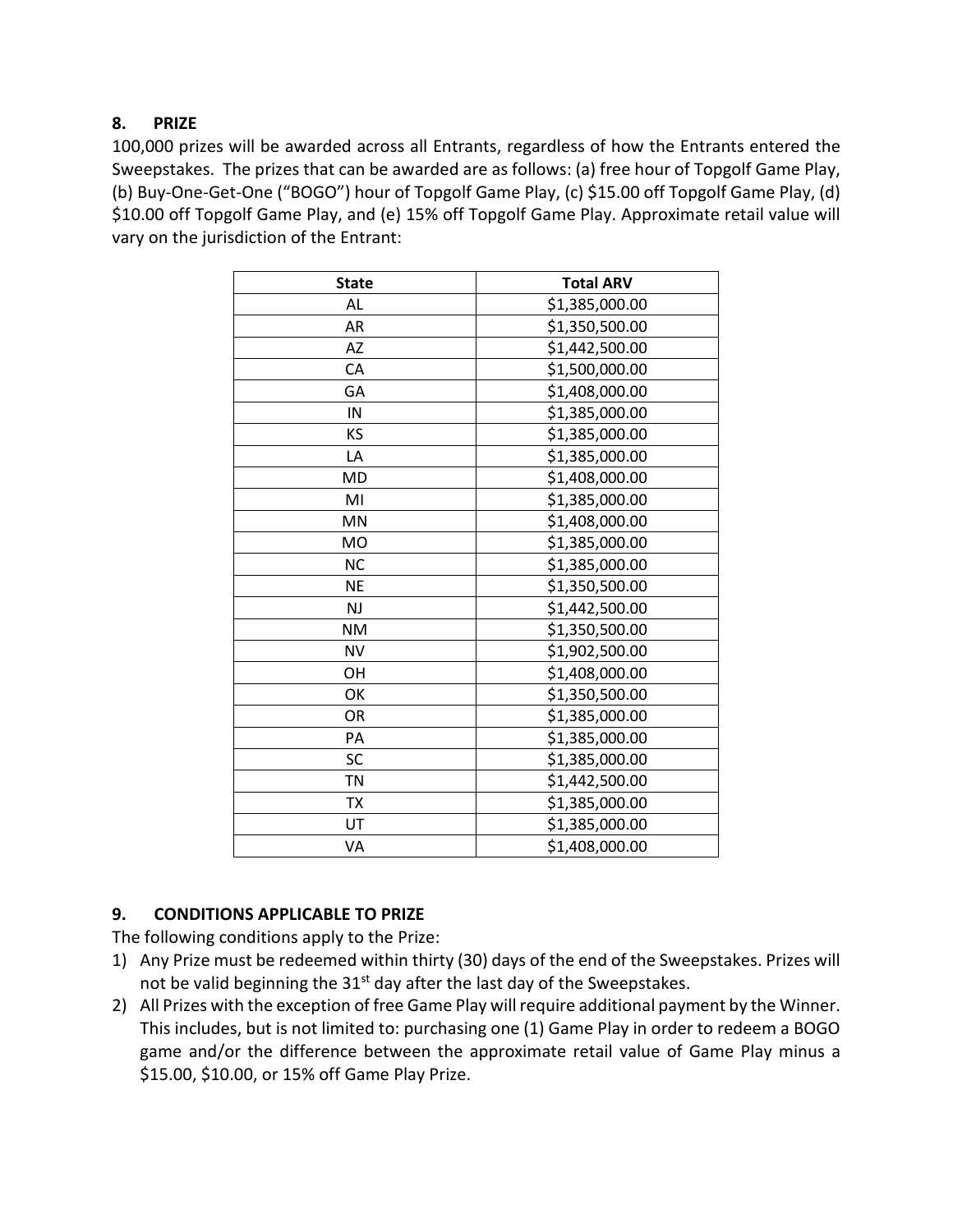- 3) Unless explicitly included in the Prize description above, all costs, charges or expenses, including without limitation the Topgolf Membership fee, all other traveling expenses, money allocation, all taxes (including income, airport, hospitality or other taxes if applicable), insurance, fuel surcharges, travel related fees and items of a personal nature, meals and beverages, bar and wine charges, souvenirs, and gratuities are the sole responsibility of the Winner (as defined below) and their guests.
- 4) If the Prize or any part of the Prize is not used, no compensation will be awarded to the Winner and/or their guests;
- 5) The Prize can only be accepted by the Winner in whole. In the event that the Prize is rejected by the Winner, Winner shall not be entitled to claim any part of the Prize that he/she has refused and Sponsor shall be released of any obligations pertaining to such refused part of the Prize;
- 6) The Prize must be used by the Winner and cannot be assigned, transferred or otherwise redeemed by any individual other than the Winner;
- 7) All federal, state or local taxes are the sole responsibility of Winner and/or their guests. Winner must cooperate with Sponsor in order to complete all applicable federal, state or local documentation pertaining to taxation;
- 8) No prize substitution or cash redemption allowed by the Winner. Sponsor reserves the right to substitute a prize of comparable or greater value in its sole discretion.

### <span id="page-3-1"></span>**10. WINNER NOTIFICATION AND SELECTION OF WINNER**

The winners of the Sweepstakes will be selected via a computer-generated and random drawing process offered to eligible Entrants throughout the Sweepstakes Period (the "**Winner**").

**Method A Winner Selection**: The selected Entrant will be notified immediately after entry via a notification on the Topgolf App screen. All Winners will be generated a digital code that will be kept in the Topgolf App through the expiration period of the as described in Section 9 herein. The digital code is only accessible by the applicable Winner through the Topgolf App.

**Method B Winner Selection**: Upon receipt of a complying with Section 7 of these rules, the Entrant will be entered into a random generator containing the same prize options as Method A Entrants. If an Entrant wins, the Entrant will be emailed a coupon to the email provided on the Entry card with their specific offer. If an Entrant does not win, the Entrant will not be notified.

Sponsor's computer is the official timekeeper for the Sweepstakes. The odds of winning a prize depend on the total number of eligible entries received during the Sweepstakes Period. All winners will be subject to verification of eligibility and compliance with these Official Rules. In the event the selected Entrant fails to comply with all the conditions in Section [11](#page-3-0) below, such selected Entrant will forfeit the Prize.

### <span id="page-3-0"></span>**11. WINNER QUALIFICATION**

In order to be declared Winner, the Entrant selected pursuant to Section [10](#page-3-1) above must be in compliance with these Official Rules and conditions for eligibility. Failure of the selected Entrant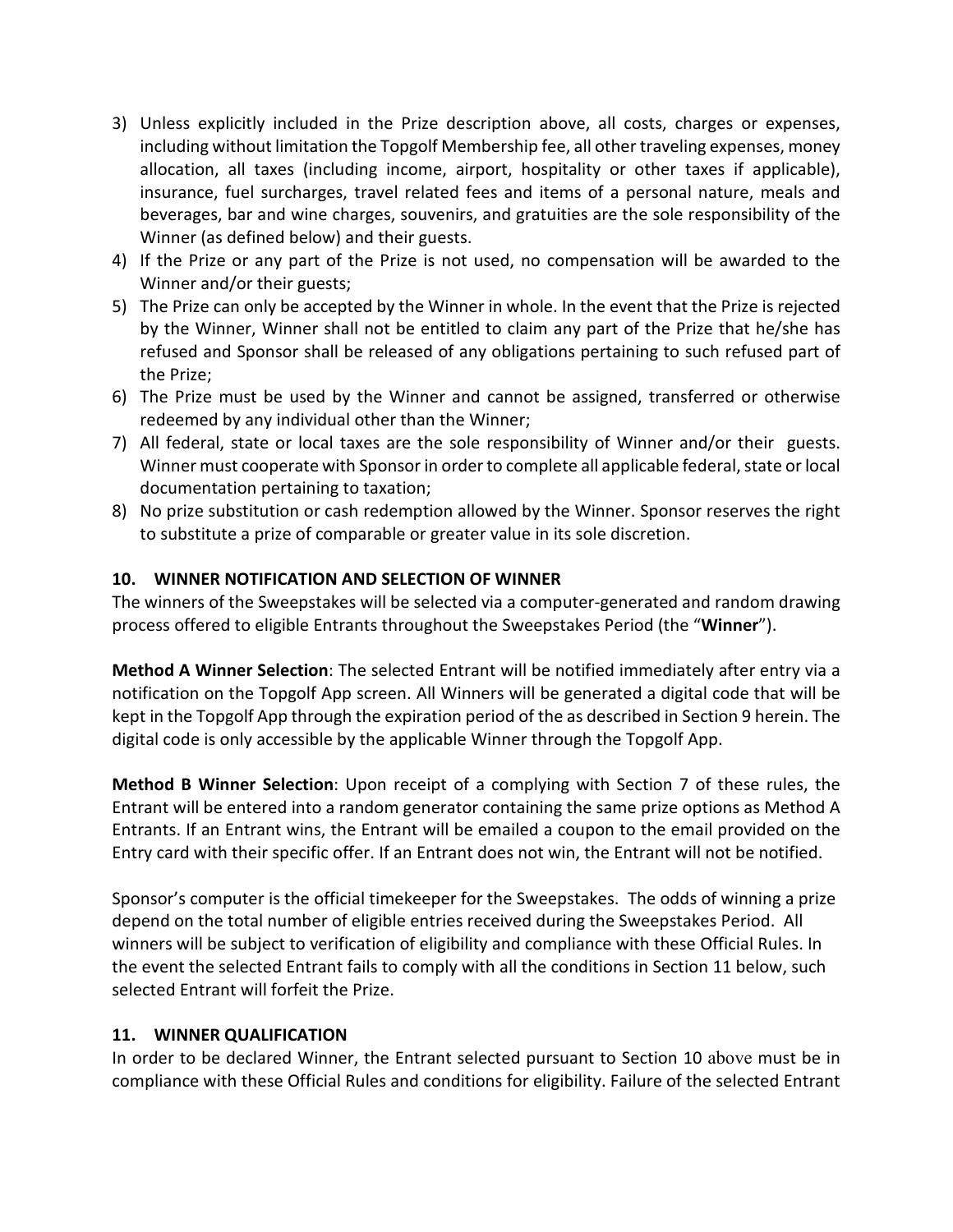to meet any of the conditions set forth herein will result in the selected Entrant's loss of entitlement to his/her Prize.

# **12. RELEASES, LIMITATIONS OF LIABILITY AND DISCLAIMERS**

BY ENTERING THE SWEEPSTAKES, ENTRANTS AGREE TO BE BOUND BY THESE OFFICIAL RULES, AND AGREE TO RELEASE AND HOLD HARMLESS SPONSOR, AND ITS RESPECTIVE EMPLOYEES, AGENTS AND REPRESENTATIVES, ITS SUBSIDIARIES, ITS AFFILIATED COMPANIES, ITS CONTROLLING CORPORATIONS, ADVERTISING OR PROMOTION AGENCIES, CO-SPONSORS, SUPPLIERS OF MATERIALS, PRIZES AND SERVICES RELATED TO THE SWEEPSTAKES, OR ANY OTHER PERSON DIRECTLY ASSOCIATED WITH THE HOLDING OF THE SWEEPSTAKES ("**RELEASED PARTIES**") FROM ANY AND ALL LIABILITY WHATSOEVER FOR LOSSES OR DAMAGES OF ANY KIND THAT RESULT FROM ACCEPTANCE, POSSESSION, USE OR MISUSE OF ANY PRIZE OR FROM ENTRY OR ATTEMPTED ENTRY INTO THE SWEEPSTAKES. THE RELEASED PARTIES ASSUME NO LIABILITY FOR LOST OR MISDIRECTED ENTRIES, WHETHER DUE TO TECHNICAL OR COMPUTER MALFUNCTIONS OR OTHERWISE OR ANY OTHER TECHNICAL OR COMPUTER MALFUNCTIONS, FRAUD, OR OTHER ERRORS. SPONSOR RESERVES THE RIGHT, AT ITS SOLE DISCRETION, TO CANCEL, TERMINATE OR SUSPEND THE SWEEPSTAKES IN ITS ENTIRETY, IN THE EVENT THAT THE WEBSITE IS INFECTED BY A VIRUS, A SOFTWARE BUG, THE WEBSITE IS HACKED, UNAUTHORIZED HUMAN INTERVENTION OCCURS OR THE INTEGRITY, ADMINISTRATION, IMPARTIALITY OR NORMAL OPERATION OF THE SWEEPSTAKES IS COMPROMISED IN ANY WAY. IF THE SWEEPSTAKES IS CANCELLED FOR ANY REASON, INCLUDING BUT NOT LIMITED TO THOSE STATED ABOVE, WINNER WILL BE DETERMINED VIA RANDOM DRAWING FROM AMONG ALL ELIGIBLE AND COMPLIANT ENTRIES RECEIVED UP TO THE TIME OF CANCELLATION. THE WINNER ACKNOWLEDGES THAT THE RELEASED PARTIES HAVE NEITHER MADE NOR ARE IN ANY MANNER RESPONSIBLE OR LIABLE FOR ANY WARRANTY, REPRESENTATION OR GUARANTEE, EXPRESS OR IMPLIED, IN FACT OR IN LAW, RELATIVE TO THE PRIZE. ANY ATTEMPT TO DELIBERATELY DAMAGE ANY WEBSITE OR UNDERMINE THE LEGITIMATE OPERATION OF THE SWEEPSTAKES IS A VIOLATION OF THE LAW. SHOULD SUCH AN ATTEMPT BE MADE, SPONSOR RESERVES THE RIGHT TO SEEK DAMAGES OR OTHER REMEDIES FROM ANY SUCH PERSON(S) RESPONSIBLE FOR THE ATTEMPT TO THE FULLEST EXTENT PERMITTED BY LAW.

### **13. PERSONAL INFORMATION RETENTION RULES FOR SWEEPSTAKES**

When entering the Sweepstakes, Entrants agree that their personal information collected by Sponsor ("**Personal Information**") shall be used in accordance with applicable laws in order for Sponsor or its agent to contact the Entrants for the purposes of the Sweepstakes. By participating in this sweepstakes, the Entrant consents that Sponsor may use Entrant's name, mailing address, and email address for the purposes of managing Entrant's participation. Information collected from Entrants is subject to Sponsor's Privacy Policy. To review Sponsor's Privacy Policy, please visit<https://topgolf.com/us/company/privacy-policy> to see how we use personal information obtained in connection with this Sweepstakes. Winners' names may be included in a publicly available winners list. At any time you may revoke your consent and exercise your rights of objection, access, rectification and cancellation by addressing your notice to 8750 N. Central Expressway, Suite 1200, Dallas Texas, 75231.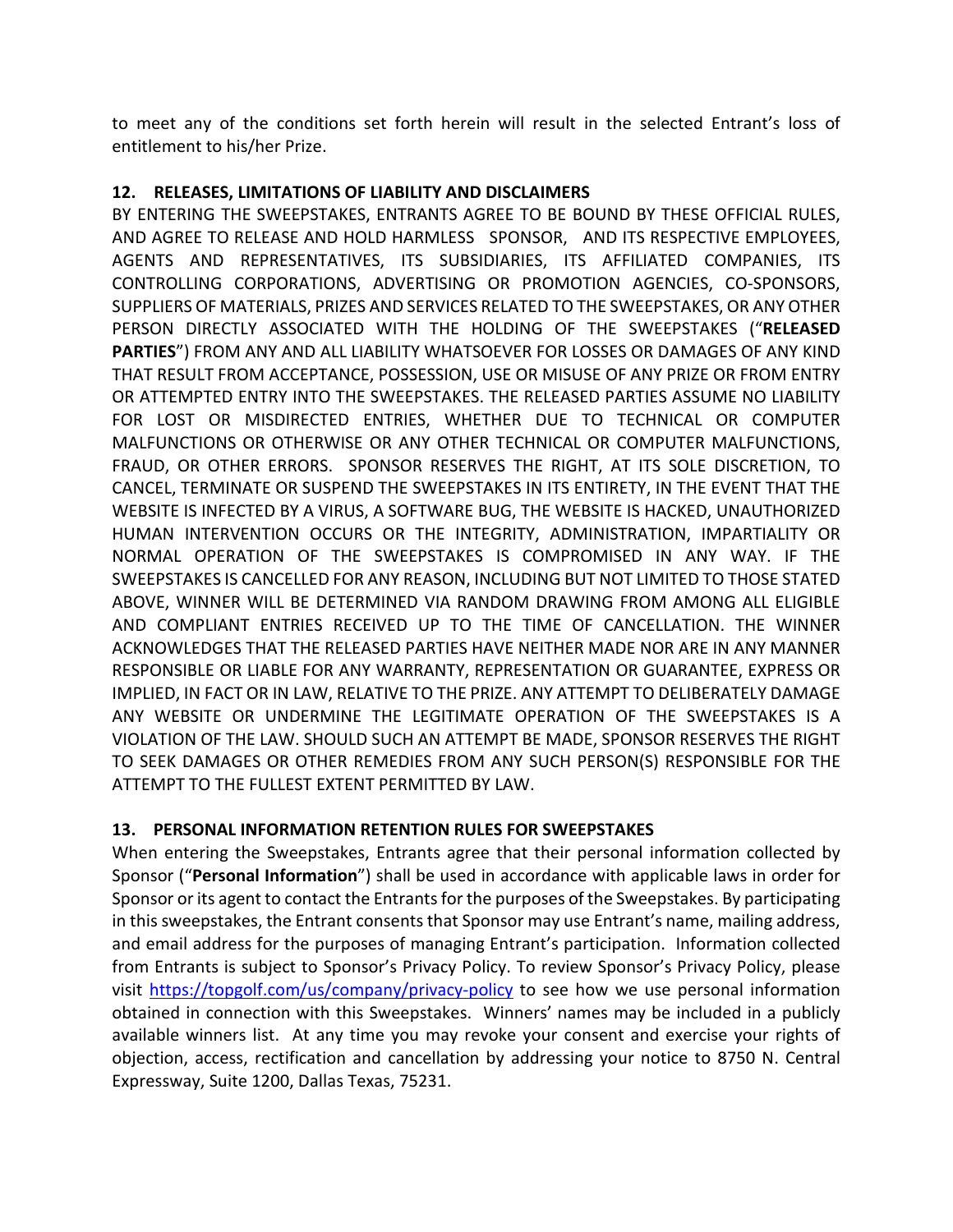#### **14. PUBLICITY RELEASE**

By participating in the Sweepstakes, the Winner grants to Sponsor, and its representatives, affiliates, licensees and assigns, the right and permission to record, film, videotape and photograph the Winner ("**Images**"). These Images will be owned by Sponsor. Sponsor and each of its designees shall have the right to use, re-use, reproduce, publish, display, exhibit, distribute, edit, adapt, post, stream, copy and exploit such Images, and all elements embodied therein, including any names, likenesses, address, voice, conversation, biographical and Prize information and any other attributes of Winner, individually or with others, in whole or in part, in conjunction with other material, if any, in any and all media now known or hereafter devised, for the purpose of trade, advertising, publicity, promotion, or any other lawful purpose whatsoever, in perpetuity, throughout the world, without additional compensation, consideration, notification or permission, except where prohibited by law.

#### **15. REQUESTS FOR OFFICIAL RULES AND INFORMATION**

To obtain any information about the Sweepstakes such as the name of the Winners, or obtain a copy of the Official Rules, you may send a self-addressed stamped envelope with your written request to Sponsor:

> Topgolf App Sweepstakes: 2022 Winter Edition 8750 N. Central Expressway, Suite 1200, Dallas Texas, 75231

### **16. DISPUTES**

Except where prohibited, Entrant agrees that: (i) any and all disputes, claims and causes of action arising out of or connected with this Sweepstakes or any prize awarded shall be resolved individually, without resort to any form of class action; (ii) any and all claims, judgments and awards against one or more of the Releasees shall be limited to actual out-of-pocket costs incurred, including costs associated with entering the Sweepstakes, but in no event attorneys' fees (or other professionals' fees); and (iii) under no circumstances will Entrant be permitted to obtain awards for, and Entrant hereby waives all rights to claim and/or seek indirect, punitive, incidental, special and consequential damages and any other damages, other than for actual outof-pocket expenses, and any all rights to have damages multiplied or otherwise increased.

Each Entrant must be the rightful owner or have authorized use of the email account or mobile telephone account associated with the Entrant's submitted email address and/or mobile telephone number and Topgolf Membership registration. If a dispute arises about who submitted an entry, the entry will be deemed submitted by the authorized account holder of the email account or mobile telephone account provided, as applicable. The "authorized account holder" is deemed the natural person who is (i) assigned to an email address by an Internet access provider, service provider, or other online organization that is responsible for assigning email addresses for the domain associated with the submitted email address; or (ii) assigned to a mobile telephone number by a wireless carrier or other entity responsible for assigning that mobile telephone number.